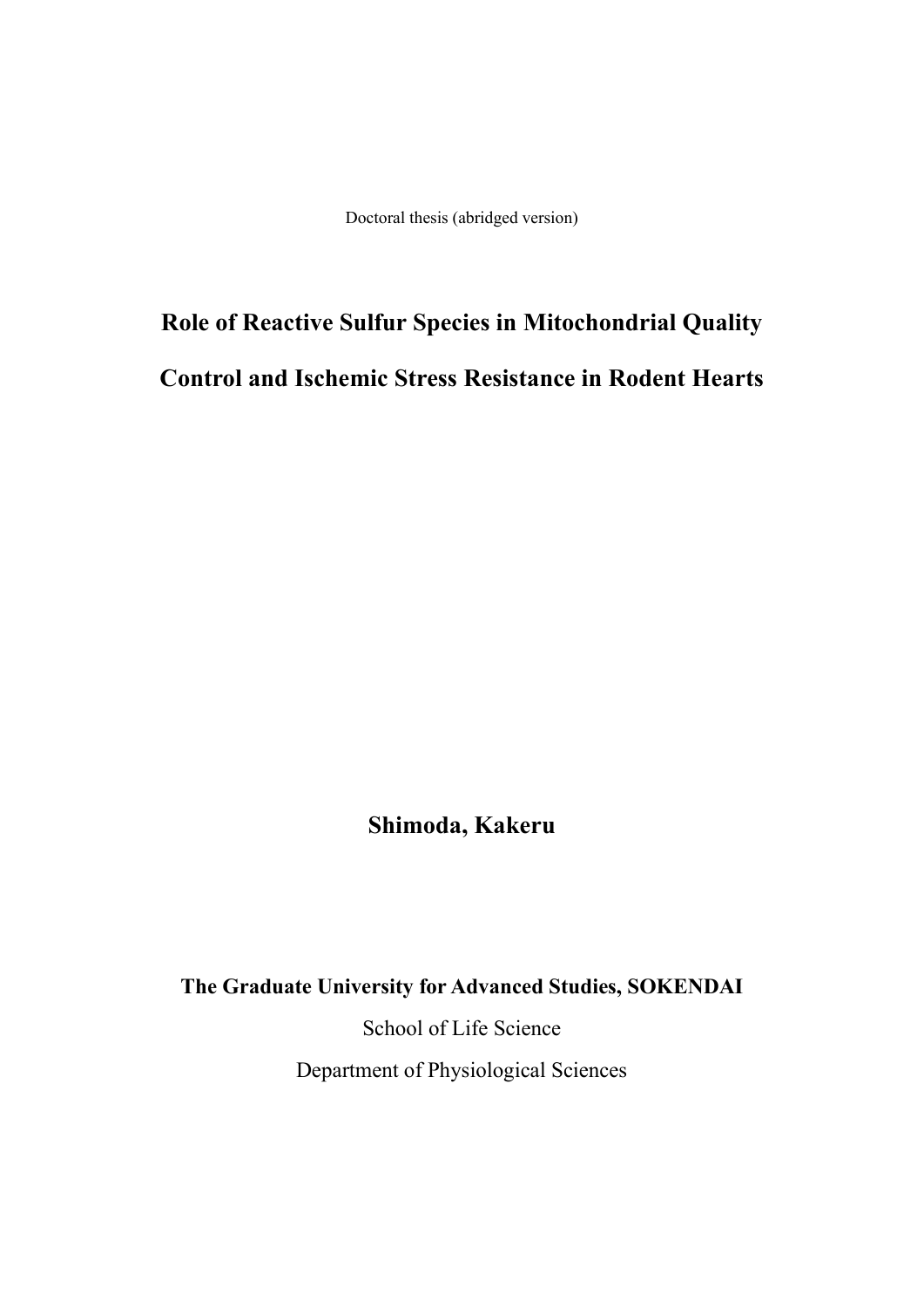## **Introduction**

Mitochondria are the organelles that produce adenosine 5'-triphosphate, the major energy molecule for cardiomyocytes, utilizing highly redox (reduction-oxidation) dependent oxidative phosphorylation system. Mitochondria constantly undergo fission and fusion to maintain their integrity, which is critical for cardiac energy homeostasis and physiological function. In failing hearts, mitochondria in the cardiomyocytes are often found to be fragmented, and accumulating evidence suggests that mitigating mitochondrial hyperfission during heart failure ameliorates cardiac function. However, its molecular mechanism and practical therapeutic approach remain to be fully elucidated.

Reactive sulfur species (RSS), which have highly reactive sulfur atoms, are redox-active molecules that produced *in vivo*. Due to its high reactivity, it has been suggested that RSS can contribute to functional regulation of proteins by its polysufidation and energy metabolism in mitochondria. However, pathophysiological roles of RSS in the hearts are still unknown.

In this study, I revealed three factors for maintaining cardiac robustness via regulation of mitochondrial homeostasis; 1) approved anti-hypertensive drug cilnidipine, 2) control of polysulfidation of dynamin-related protein 1 (Drp1), and 3) RSS metabolism, using *in vivo* heart failure models.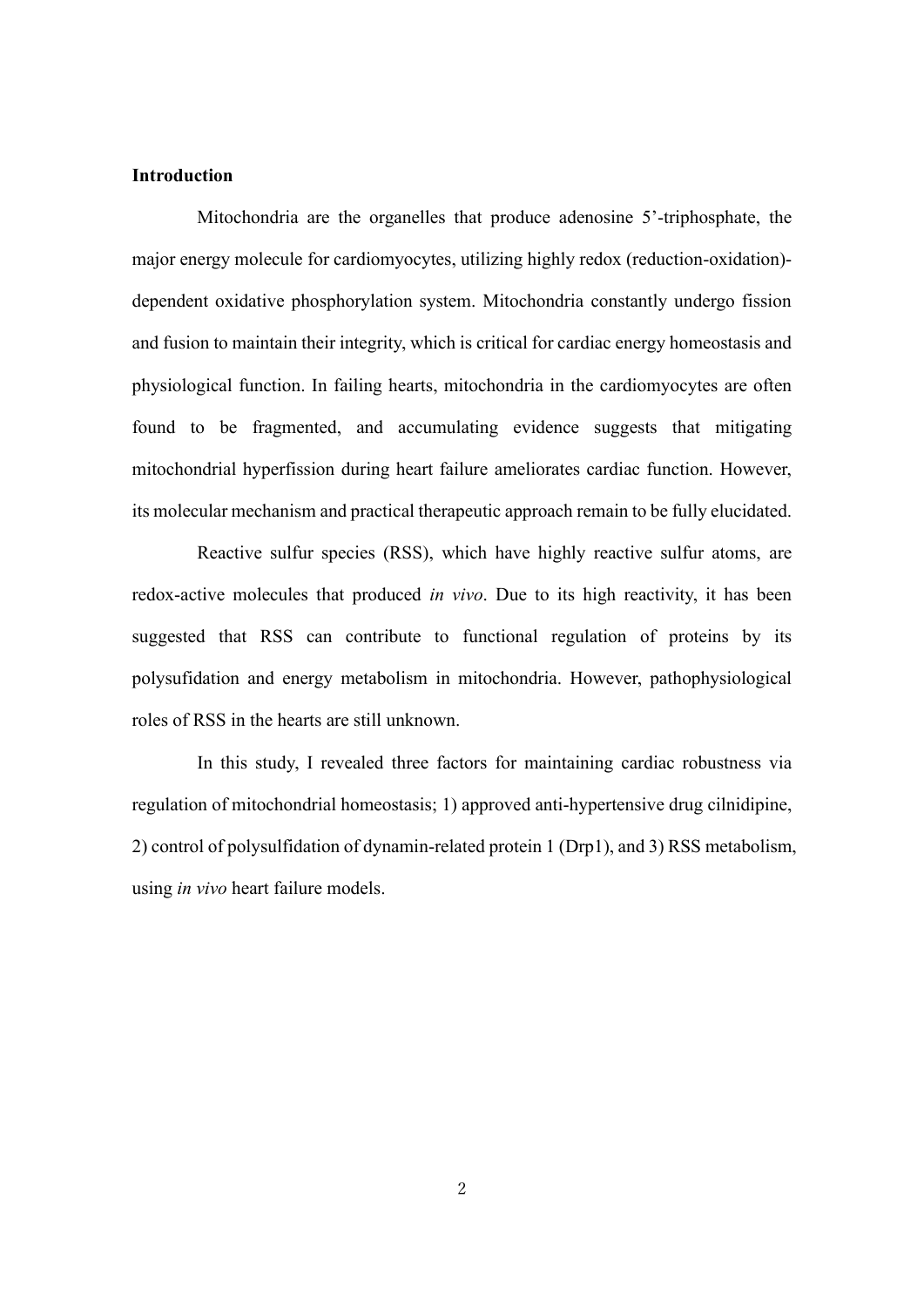#### **Materials and Methods**

## **Animal experiments**

All animal experiments were reviewed and approved by the ethics committees at the National Institutes of Natural Sciences. All animals were maintained under airconditioned and 12 hours light/dark cycle.

To develop heart failure model, male mice were anesthetized by isoflurane and intubated and ventilated, and chest cavity was open at the intercostal space. For myocardial infarction (MI) model, left anterior descending artery was ligated. For pressure overload-induced heart failure model by transverse aortic constriction (TAC), transverse aorta was constricted between the brachiocephalic artery and the left carotid artery by the width of 27-gauge needle. For myocardial ischemia reperfusion (I/R) model, left anterior descending artery was ligated with PE10 polyethylene tube for 15 min to stop the blood flow (ischemia) and then, ligation was removed to restart the blood flow (reperfusion). After the surgery, chest cavity was closed and buprenorphine was intraperitoneally injected as an analgesic.

Cilnidipine (20 or 30 mg/kg/day) or sodium hydrogen sulfide (NaHS, 50 µmol/kg/day) were administered intraperitoneally using a mini-osmotic pump (ALZET). For methylmercury (MeHg) exposure, MeHgCl was dissolved in drinking water (10 ppm) and mice were freely accessible. Sodium tetrasulfide (Na2S4, 3 nmol) was injected intracardially.

Echocardiography was performed by using Nemio-XG echocardiography (Toshiba) with a 14 MHz transducer or VEVO3100 with MX400 20-46 MHz transducer (Fujifilm VisualSonics).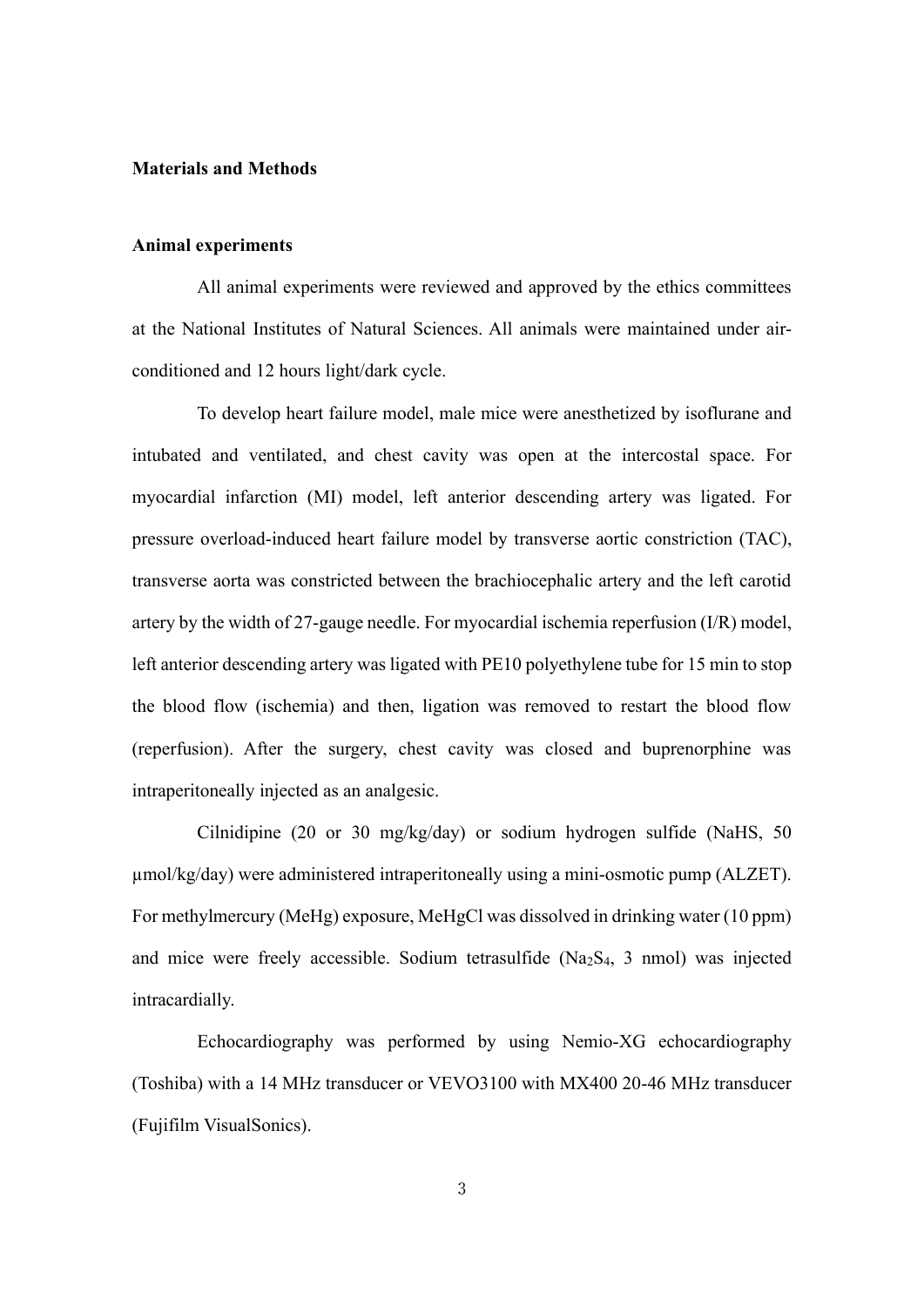#### **Analysis of mitochondrial morphology**

Mouse hearts were harvested and washed in ice cold phosphate-buffered saline. Then, hearts were fixed and processed for transmission electron microscopy imaging. Mitochondria in mouse hearts were imaged using JEOL1010 microscope (JEOL) with a Veleta CCD camera (Olympus). Mitochondrial circularity was calculated using ImageJ software (National Institutes of Health).

#### **Analysis of mRNA expression**

Total RNA were isolated from mouse hearts using RNeasy Fibrous Tissue Mini Kit (Qiagen) or from neonatal rat cardiomyocytes (NRCMs) using RNeasy Mini Kit (Qiagen) following manufacture's instruction. mRNA expression was analyzed by quantitative real-time PCR (qPCR) using Lightcycler 96 (Roche) with KAPA SYBR FAST qPCR kit (KAPA BIOSYSTEMS).

#### **RSS imaging in cardiac tissue**

The mouse hearts were harvested and embedded in O.C.T. compound (Sakura Finetek), and frozen in cold isopentane to make fresh-frozen section. The section was sliced in 12 µm thickness. RSS titer levels in cardiac tissue were visualized using fluorescent probe SSip-1 DA and QS10. For SSip-1 DA imaging, 10 µM of SSip-1 DA (Goryo Chemical) with 1 mg/mL bovine serum albumin (Nacalai Tesque) and 0.02% Cremophor (Sigma) was loaded at room temperature for 45 min. For QS10 imaging, 1 µM QS10 [provided from Dr. K. Umezawa (Tokyo Metropolitan Institute of Gerontology)] with 0.02% Pluronic F-127 (Invitrogen) was loaded at room temperature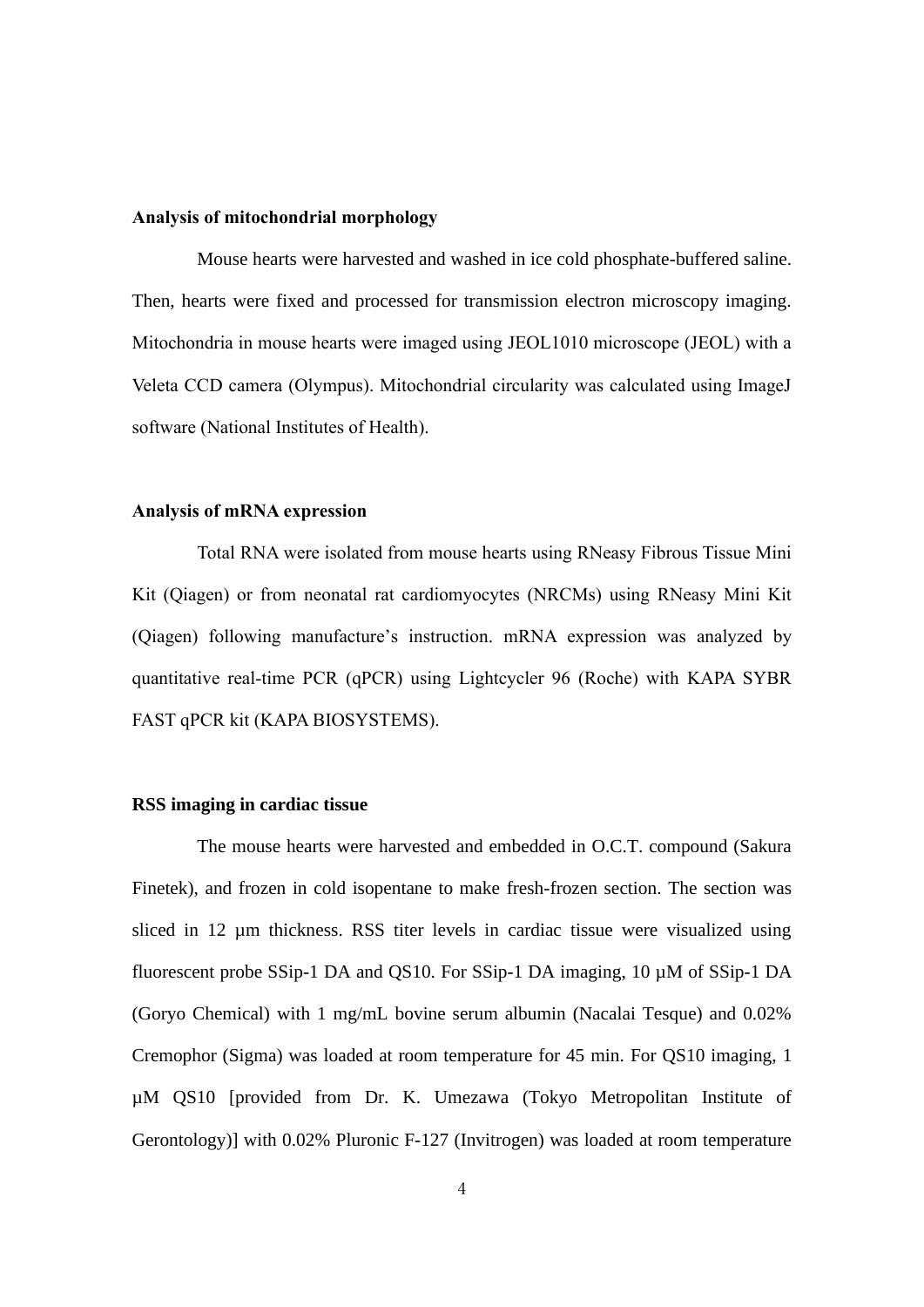for 15 min. Then, section was mounted with ProLong Diamond Antifade Mountant with DAPI (Invitrogen). Imaging was performed using BZ-X700 microscope (KEYENCE).

#### **Isolation of NRCMs and gene knockdown by siRNA transfection**

NRCMs were isolated from SD rats pups (1 to 2 days old). Isolated NRCMs were cultured in Dulbecco's Modified Eagle's Medium with low glucose (1 mg/mL) (D-MEM, Fujifilm Wako) containing 10% fetal bovine serum under 5%  $CO<sub>2</sub>$ . To avoid proliferation of non-cardiomyocyte cells, 200 µM bromodeoxyuridine (Sigma) was used. For knockdown, Stealth siRNAs for cysteinyl aminoacyl tRNA synthetase 2 (CARS2) (Invitrogen) and Stealth RNAi<sup>TM</sup> siRNA Negative Control Med GC Duplex #3 (Invitrogen) for siControl were used. NRCMs were transfected with 20 nM siRNA using Lipofectamine RNAiMAX Transfection Reagent (Invitrogen) following manufacture's instruction.

#### **RSS, hydrogen sulfide, and mitochondrial membrane potential imagings in NRCMs**

Isolated NRCMs were plated on φ8 triple well glass base dish (Iwaki) coated with Matrigel (Corning). For RSS imaging, 1  $\mu$ M QS10 was loaded with 0.02% pluronic F-127 at 37℃ for 15 min. For hydrogen sulfide (H2S) imaging, 2.5 µM SF7-AM (Cayman Chemical) with 0.02% Cremophor was loaded at 37℃ for 30 min. For mitochondrial membrane potential imaging, 1 µg/mL JC1 (Abcam) was loaded at 37℃ for 30 min. Imaging was performed using BZ-X700 microscope and analysis was performed using ImageJ software.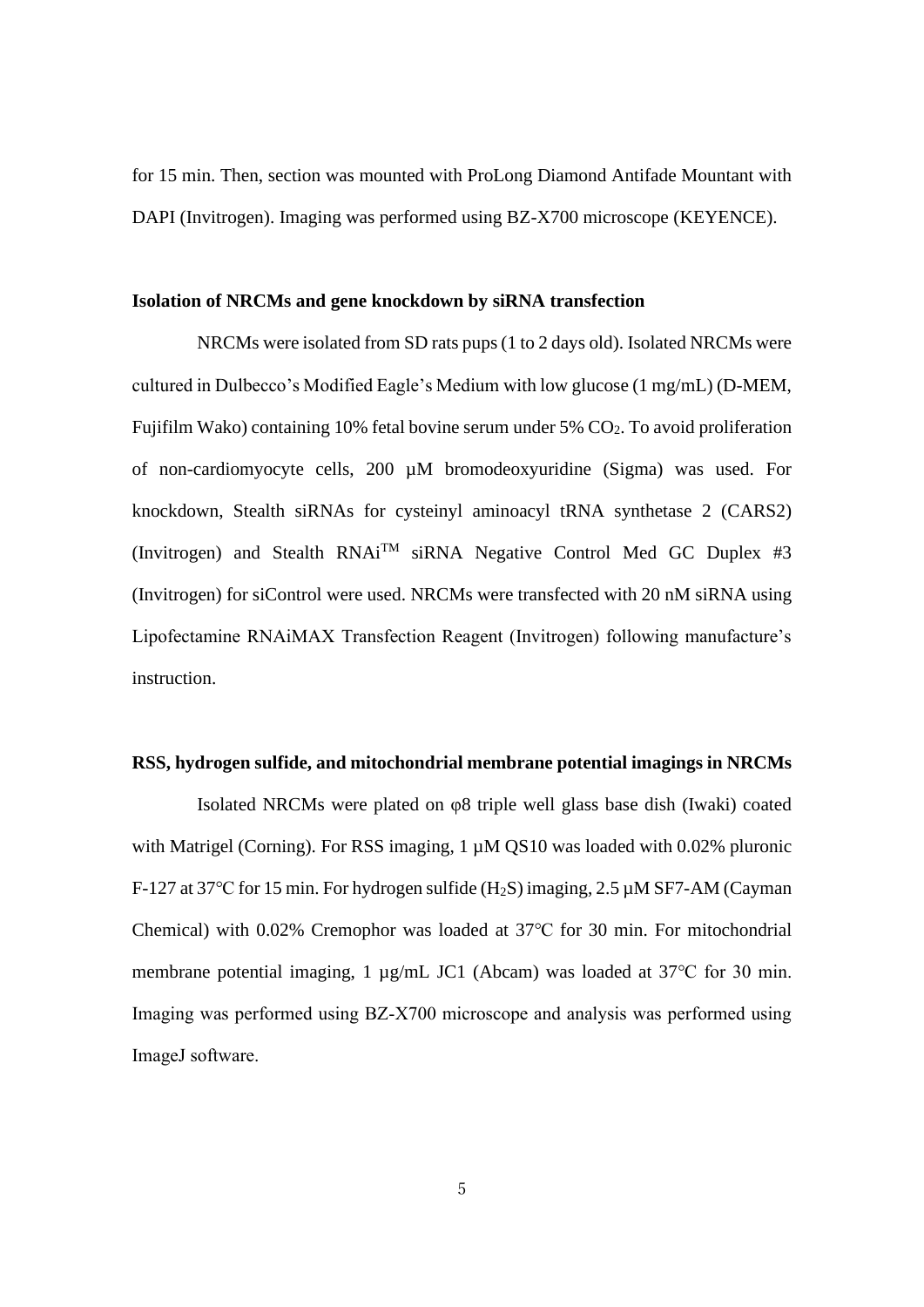## **Results**

# **Chapter 1. Cilnidipine improves heart failure after MI by suppressing mitochondrial hyperfission.**

To investigate whether maintaining mitochondrial quality are beneficial for chronic heart failure, the effect of cilnidipine, which could suppress mitochondrial hyperfission during hypoxia *in vitro*, on mouse MI model were tested. MI surgery was performed 1 week before administration of cilnidipine and cardiac function was measured using echocardiography. Just before the drug administration, I confirmed that cardiac function was completely declined in MI mice. Surprisingly, 3 weeks continuous administration of cilnidipine recovered cardiac function. I also revealed that treatment of cilnidipine improved mitochondrial fragmentation induced by MI. These data suggest that mitochondrial quality control by cilnidipine is also effective *in vivo*.

# **Chapter 2. Restoration of Drp1 polysulfidation rescues MeHg-induced cardiac vulnerability to pressure overload.**

In chapter 1, I found that mitochondrial quality control could be critical for cardiac robustness. In this section, therefore, I focused on mitochondrial fission-inducing protein Drp1, whose activity is regulated by depolysulfidation and polysulfidation. MeHg and sulfide donor NaHS was used to induce Drp1 depolysulfidation and polysulfidation, respectively. Prolonged exposure of MeHg along with TAC surgery caused significant decrease of cardiac contractility, indicating MeHg-induced cardiac vulnerability. In contrast, when NaHS was administered intraperitoneally, the decrease in cardiac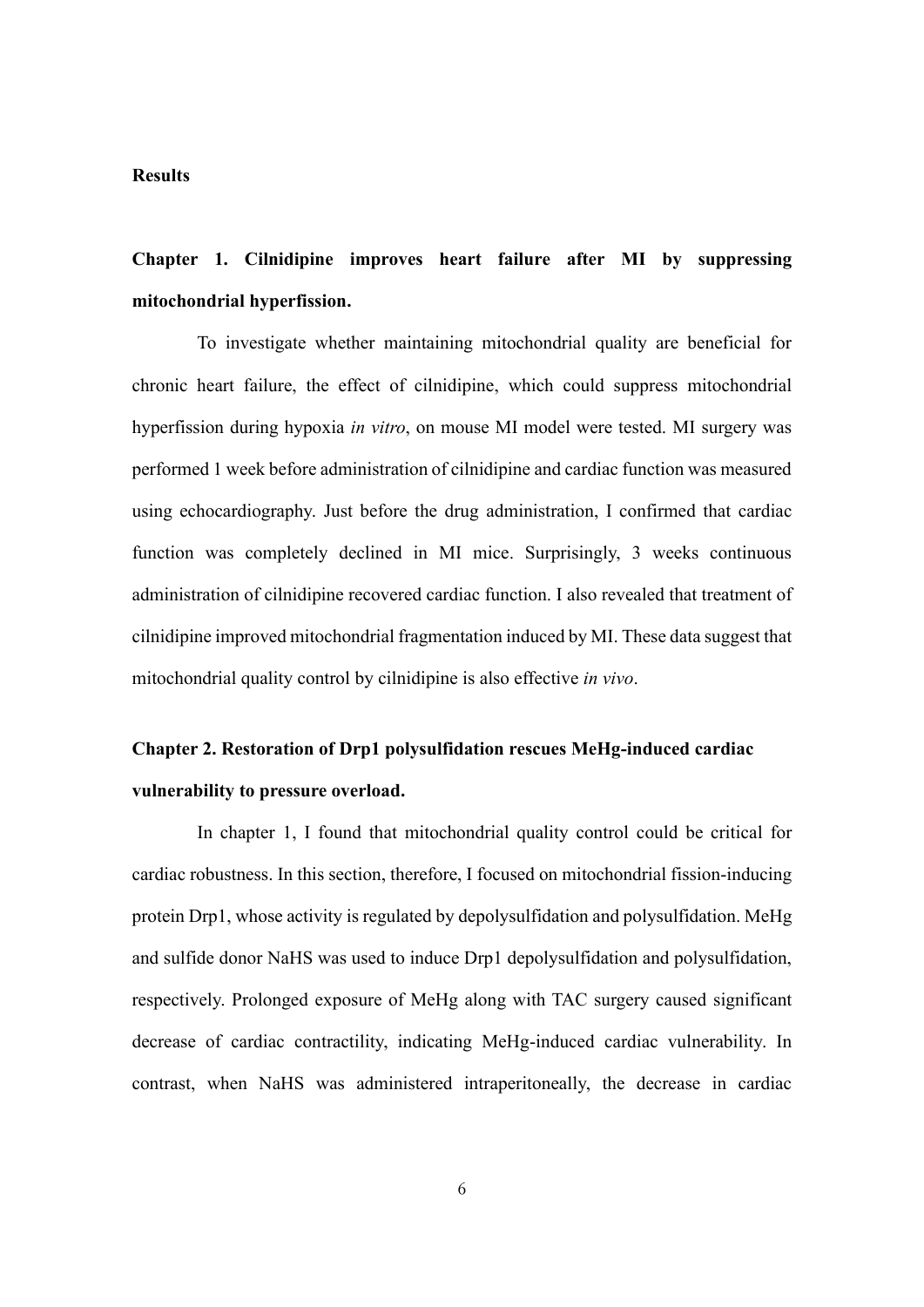contractility was significantly attenuated. These results indicate that the administration of sulfide donor is cardioprotective against MeHg-induced cardiac vulnerability.

#### **Chapter 3. The role of RSS in cardiac robustness.**

In chapter 2, the physiological significance of Drp1 polysulfidation for cardiac robustness was demonstrated. The protein polysulfidation are mediated by RSS. However, the role of RSS in the heart is unknown.

First, I revealed that I/R injury induced decrease of RSS titer levels in mouse hearts. Moreover, ischemic stress-induced RSS decrease was also confirmed in NRCMs along with increase of H<sub>2</sub>S titer levels. In addition, supplementation of RSS donor Na<sub>2</sub>S<sub>4</sub> to I/R model mice improved I/R-induced heart failure. These data suggest that intracellular RSS are reduced to  $H_2S$  under hypoxic condition and RSS have protective effect against ischemic stress.

Next, I focused on endogenous RSS-producing enzyme CARS2. The mRNA expression of CARS2 was decreased in I/R-injured hearts. Moreover, in CARS2 heterozygous deficient  $(Cars2^{(+)}')$  mice, cardiac function after I/R was significantly decreased compared to WT (*Cars2*(+/+)) mice. In *Cars2*(+/-) I/R hearts, RSS titer levels were dramatically decreased compared to  $Cars2^{(+)+}$  I/R hearts. Furthermore, CARS2 knockdown in NRCMs caused impairment of mitochondrial membrane potential after hypoxic stress. These data suggest that CARS2 has critical role for protecting against ischemic stress via maintaining mitochondrial membrane potential, and that RSS synthesized by CARS2 are important for cardiac robustness.

Finally, the role of RSS metabolism in I/R hearts was examined. The mRNA expression levels of RSS-catabolizing enzymes including sulfide:quinone oxidoreductase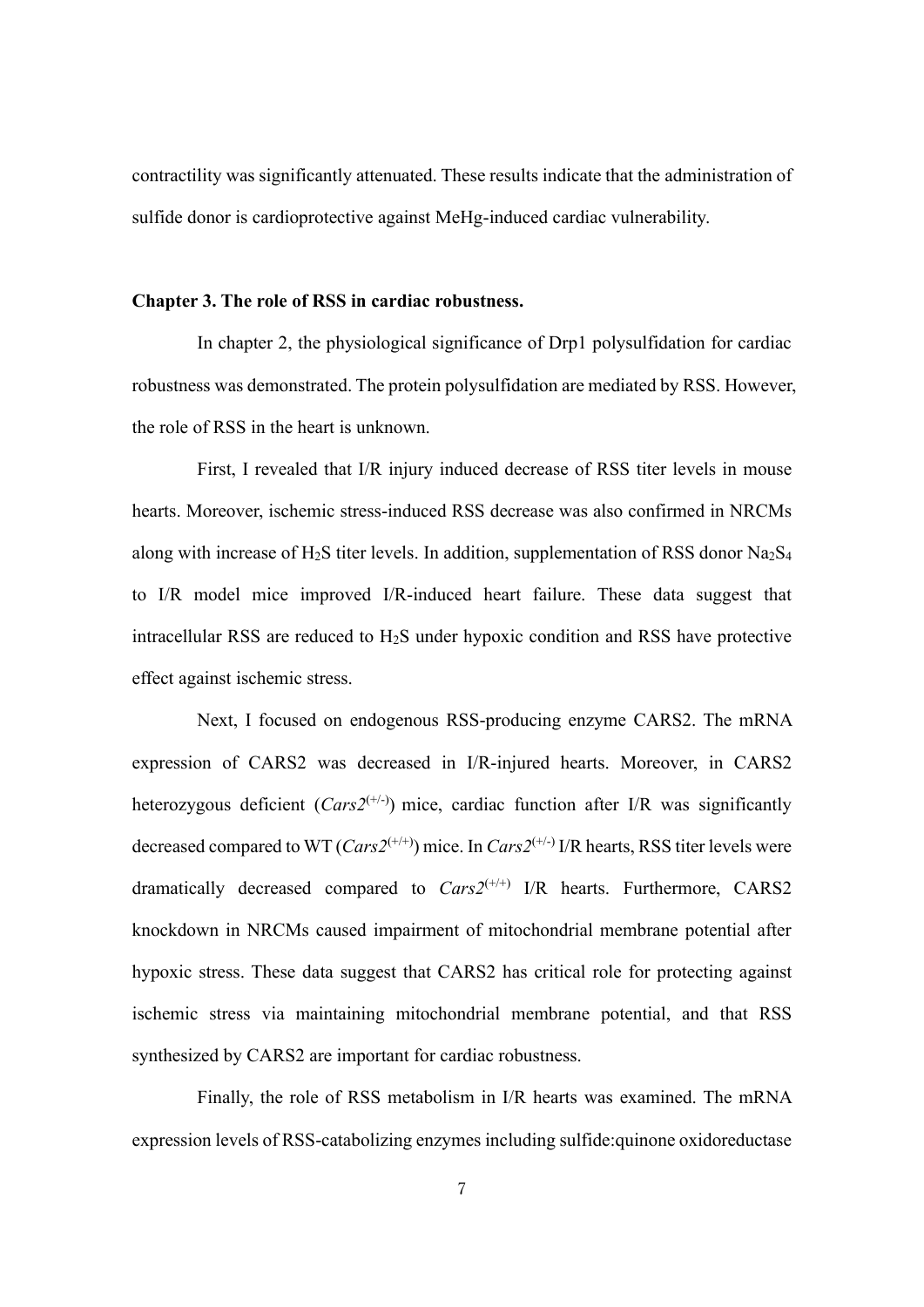(SQOR), persulfide dioxygenase (ETHE1), sulfite oxidase (SUOX), and thiosulfate sulfurtransferase (TST) were decreased in I/R hearts. In addition, another RSS-producing enzyme CARS1 expression level was increased in I/R hearts. These results suggest the compensation against reduction of RSS production through CARS2, to maintain endogenous RSS amounts in the heart. In summary, I revealed that RSS metabolism could be important for ischemic stress resistance via maintaining mitochondrial integrity.